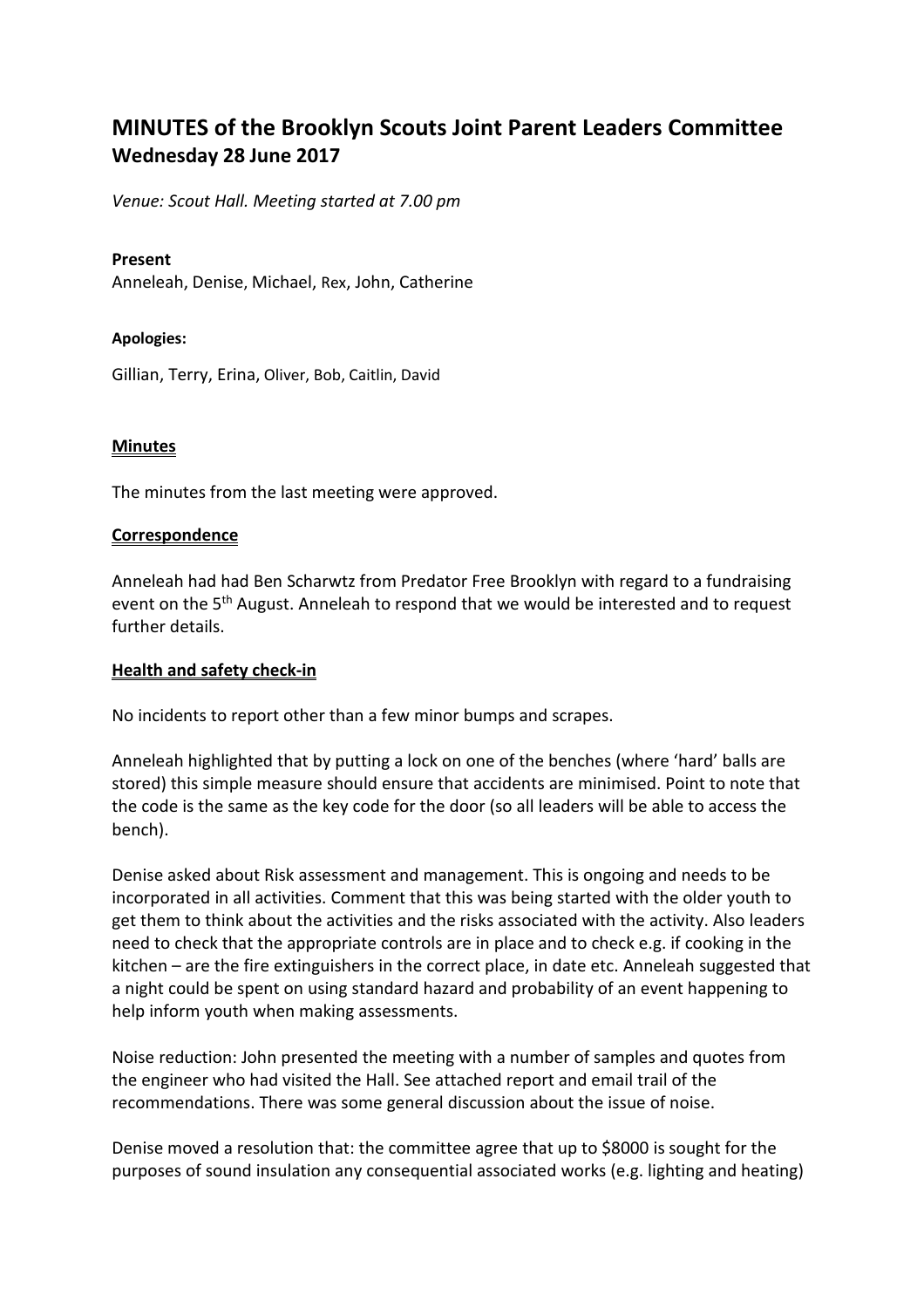in the Hall, by applying for grants from the usual funding sources (or any other likely source) for all or any of the amount required.

## **Treasurer's report**

No report given.

It was noted that recent Stadium event had raised a significant amount of money. The question of how this fundraising was to be allocated and if it a certain percentage was specifically for Jamboree. It was stated that the fundraising efforts were for the whole group, although there was some agreement that we had agreed to put a certain amount each year in the three-year cycle towards Jamboree so that the effort was more evenly spread.

## **Section summary**

Anneleah commented that we run a form of collaborative leadership, so the leaders do need to meet regularly to help plan the programmes. There was a discussion on how to give support to Duane with the numbers of Cubs attending each week. Idea of a parent helper rota was put forward – also seen as a way of encouraging parent participation.

Another item for discussion was ways to involve parents, a number of social events were discussed e.g. using a community press to make apple juice; putting on a youth led 'talent show' (musical items etc.), presentation of special awards e.g. a Leader getting their wooden beads. Past successful events included a WWI dinner; Mid-Winter Fest etc. Catherine suggested asking some of the parents to lead a session e.g. one of the scout badges is entertainment – one of the requirements is to 'know about stage makeup'. A parent could provide a 'tutorial on stage makeup' from lighting to applying the makeup. John suggested a survey of parent talent via a Google Doc's.

It was also noted that it is important to have good records of who is attending each week. John commented that Scouts did this via OSM on the night and that other sections could be encouraged to use a similar system.

## **Scouts —** about 20 each week.

David and John are developing templates for activities and working to improve the programme and give time lines, this is to help the youth realise all that is required for activities and that the activities will be youth led.

David and John have worked with patrol leaders and APLs re communication, which does seem to be working.

John to produce a name board with photos to help with identification.

Helping a number of youth to achieve their Bronze / Silver / Gold and Chief Scout awards – a number are nearly there. Leaders to ascertain where the gaps are and to in place 'ways to achieve these' into the programme planning.

**Cubs** — 28 to30 attending each week.

It was felt that with these sort of numbers, ways would be sought to see if we could have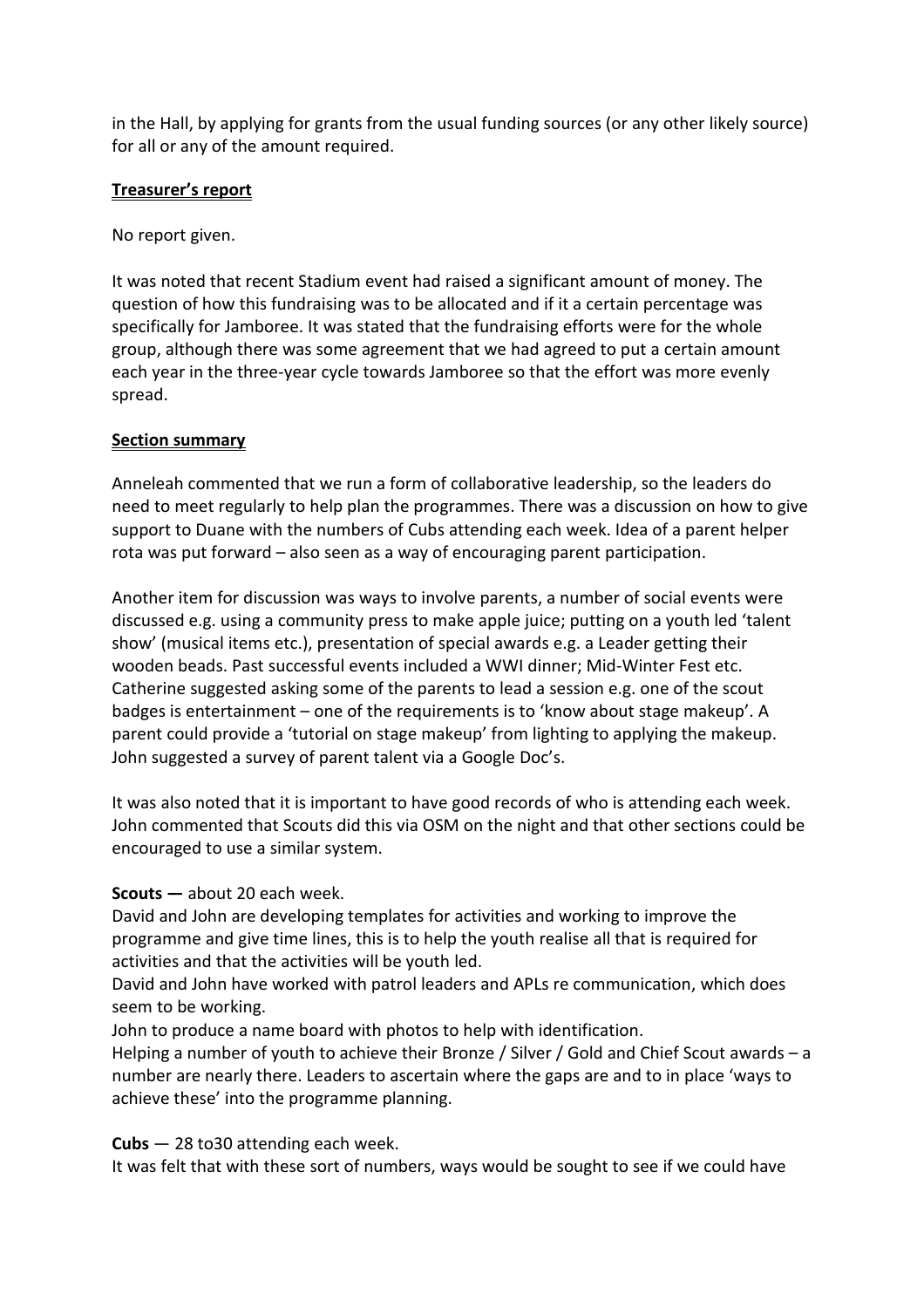extra leader helpers and if parent could be encouraged to help out say once every few months. Further programme planning may also help here. Anneleah to speak with Duane and Oliver to ascertain the best way of providing support.

**Keas** — about 7 attending each week.

**Venturers** — About 10 attending each week.

It was noted that a number were helping in the 'Stadium Fundraising Events'.

## **General business**

#### *Building*

Rex stated that the building had been painted in 2009. In order to keep the building in good condition the maintenance schedule should be followed – he offered to update the building maintenance schedule. This should feed into the priority list for future building needs/wants the Erina and Oliver were looking into.

Anneleah to ensure that smoke alarm in the basement areas are fitted by the time of the next meeting.

It was noted that storage in the kitchen (in particular cupboards) were required. Rex stated that he had an old quote which he would find and then circulate to the committee. Possibly look to a bulk grant for the next stage in sound, lighting and storage. Also updating the 'bathroom' plans.

Rex state he needed someone to turn his rough sketches into plans that were suitable to submit for building approval. He asked if the committee knew of a suitable draftsperson.

## *Stadium Co-ordinator*

Need to find someone to replace Chris Ewers. This is still an ongoing issue. It was noted that some Kea parents had help out at the recent Hurricanes vs Lions match on Tuesday and that there were another couple of opportunities in the next few weeks.

## *OSM*

John noted that there are some problems with 'transitioning' i.e. that a number of youth had moved section but that this had not yet been reflected in our records.

## *Waiata*

Denise has contacted the Deputy Chair of the Tenths Trust to see if we can have one written for the Brooklyn Group.

## *National / Regional News*

John has been appointed Deputy Director for Activities of the next Jamboree. David has completed the requirements and will gain his Wooden Beads.

**Meeting closed** 8.29 pm

**Next meeting** 7.00 pm, 16 August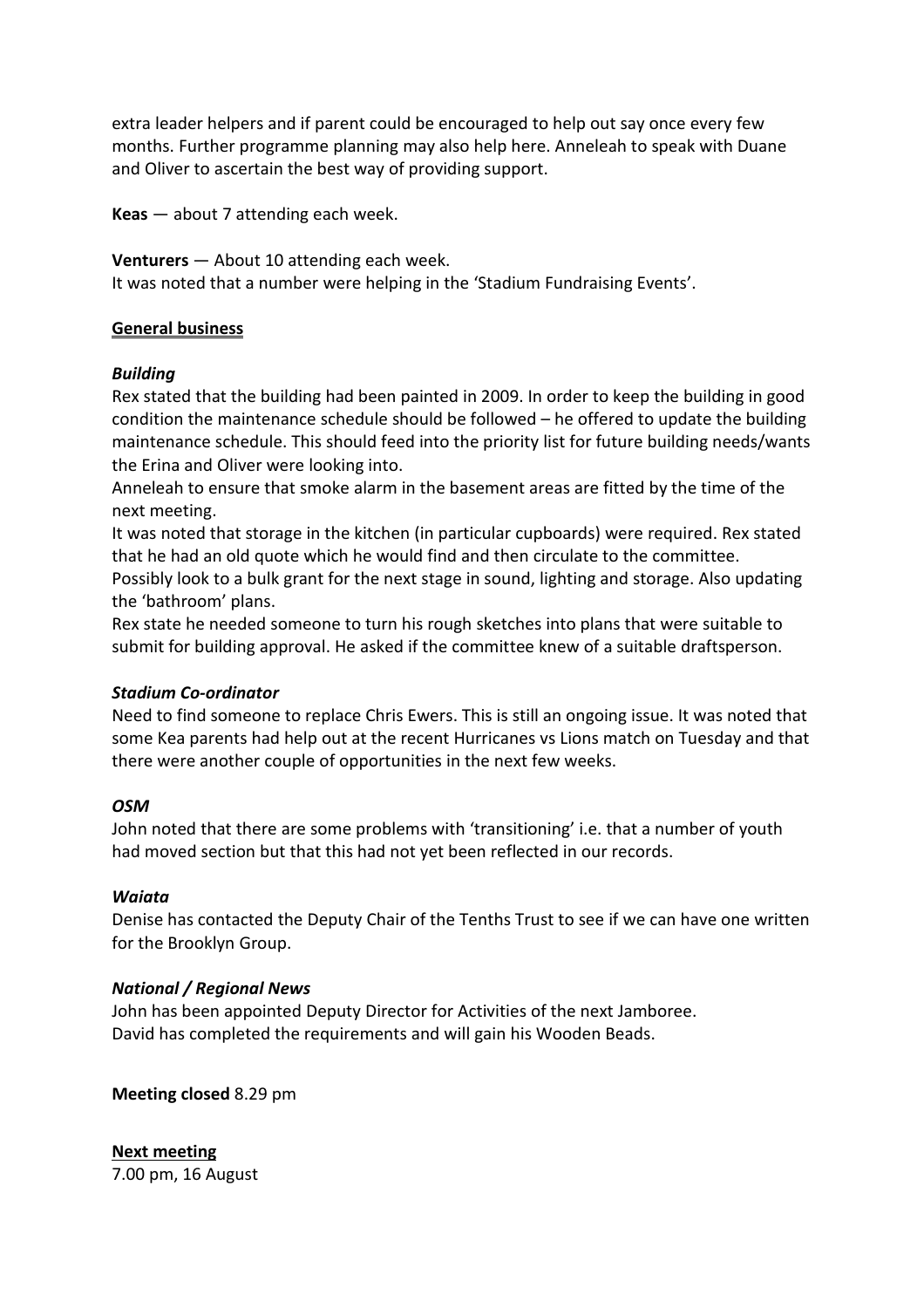# Record of actions discussed and closed at or since last meeting (see comments), and still open or new as at 28/6/2017. **Red = overdue actions Grey = closed at meeting.**

| No.    | Date raised Action          |                                                                                 | Who          | Due date Status   | <b>Notes</b>                                                                                                                                   |
|--------|-----------------------------|---------------------------------------------------------------------------------|--------------|-------------------|------------------------------------------------------------------------------------------------------------------------------------------------|
|        |                             | Talk to Duane about best way of                                                 | Annaleah/Oli |                   |                                                                                                                                                |
| 17/265 |                             | 28/62017 supporting the Cub group                                               | ver          | 31/07/2017 Open   |                                                                                                                                                |
|        |                             | Request further details about                                                   |              |                   |                                                                                                                                                |
|        |                             | proposed predator free fundraising                                              |              |                   |                                                                                                                                                |
|        | 17/264 28/06/2017 event     |                                                                                 | Anneleah     | 15/07/2017 Open   |                                                                                                                                                |
|        |                             | Clear out the scout cupboard for the                                            |              |                   |                                                                                                                                                |
|        | 17/262 17/05/2017 projector |                                                                                 | John/Oliver  | 30/06/2017 Open   |                                                                                                                                                |
|        |                             | Research grants for equipment for                                               |              |                   |                                                                                                                                                |
|        |                             | 17/263 17/05/2017 Heaphy track etc                                              | Erina/Oliver | 30/06/2017 Open   |                                                                                                                                                |
|        |                             | 17/261 17/05/2017 Clear out benches in hall                                     | John/Oliver  | 30/06/2017 Open   |                                                                                                                                                |
|        |                             |                                                                                 |              |                   | completed - outstanding payments will now receive a phone call &                                                                               |
|        |                             | 17/258 22/03/2017 Send reminder to pay subs                                     | Annaleah     | 30/04/2017 Closed | another invoice from Oliver.                                                                                                                   |
|        |                             | Arrange copy and artwork for ad in                                              |              |                   |                                                                                                                                                |
|        |                             | Cook Strait News. Also send original                                            |              |                   | pause action and review in term 3 - discussion about cub pack and keas                                                                         |
|        |                             | 17/257 15/02/2017 quiz night poster to Annaleah                                 |              |                   | Oliver/Denise 31/03/2017 Ongoing numbers required before we move on                                                                            |
|        |                             | Update community wall to show                                                   |              |                   |                                                                                                                                                |
|        |                             | thanks for BCA, NZCT, Infinity,                                                 |              |                   | Printed off. Just need to check we have all grant people then hang the                                                                         |
|        |                             | 17/255 15/02/2017 Spotless, Cook Strait News                                    | Oliver       | 30/06/2017 Open   | signs                                                                                                                                          |
|        |                             | Leader training plan to be shared with                                          |              |                   |                                                                                                                                                |
|        | 17/254 15/02/2017 Committee |                                                                                 | Oliver       | 31/03/2017 Closed | at this meeting!                                                                                                                               |
|        |                             | Revert to Brooklyn School with offer of                                         |              |                   |                                                                                                                                                |
|        |                             | hall space during building effort and                                           |              |                   |                                                                                                                                                |
|        |                             | 17/252 15/02/2017 congratulations                                               | Oliver       | 31/03/2017 Open   | not done.                                                                                                                                      |
|        |                             |                                                                                 |              |                   | Scheduled for first week of April; 17/5/2017: Rex to be asked to get                                                                           |
|        |                             |                                                                                 |              |                   | quotes for the carpentry work - needs to be done as a matter of                                                                                |
|        |                             |                                                                                 |              |                   | urgency.                                                                                                                                       |
|        |                             |                                                                                 |              |                   | 28/06/17 Rex stated that \$3000 had been agreed in the past, but that<br>the work had not been done due to cash flow issues. Rex to speak with |
|        |                             |                                                                                 |              |                   |                                                                                                                                                |
|        |                             |                                                                                 |              |                   |                                                                                                                                                |
|        |                             | Arrange for completion of roller door /<br>17/251 15/02/2017 QM store extension | <b>Terry</b> | 30/04/2017 Open   | Terry to ensure that it was now fit for purpose for the current storage<br>needs.                                                              |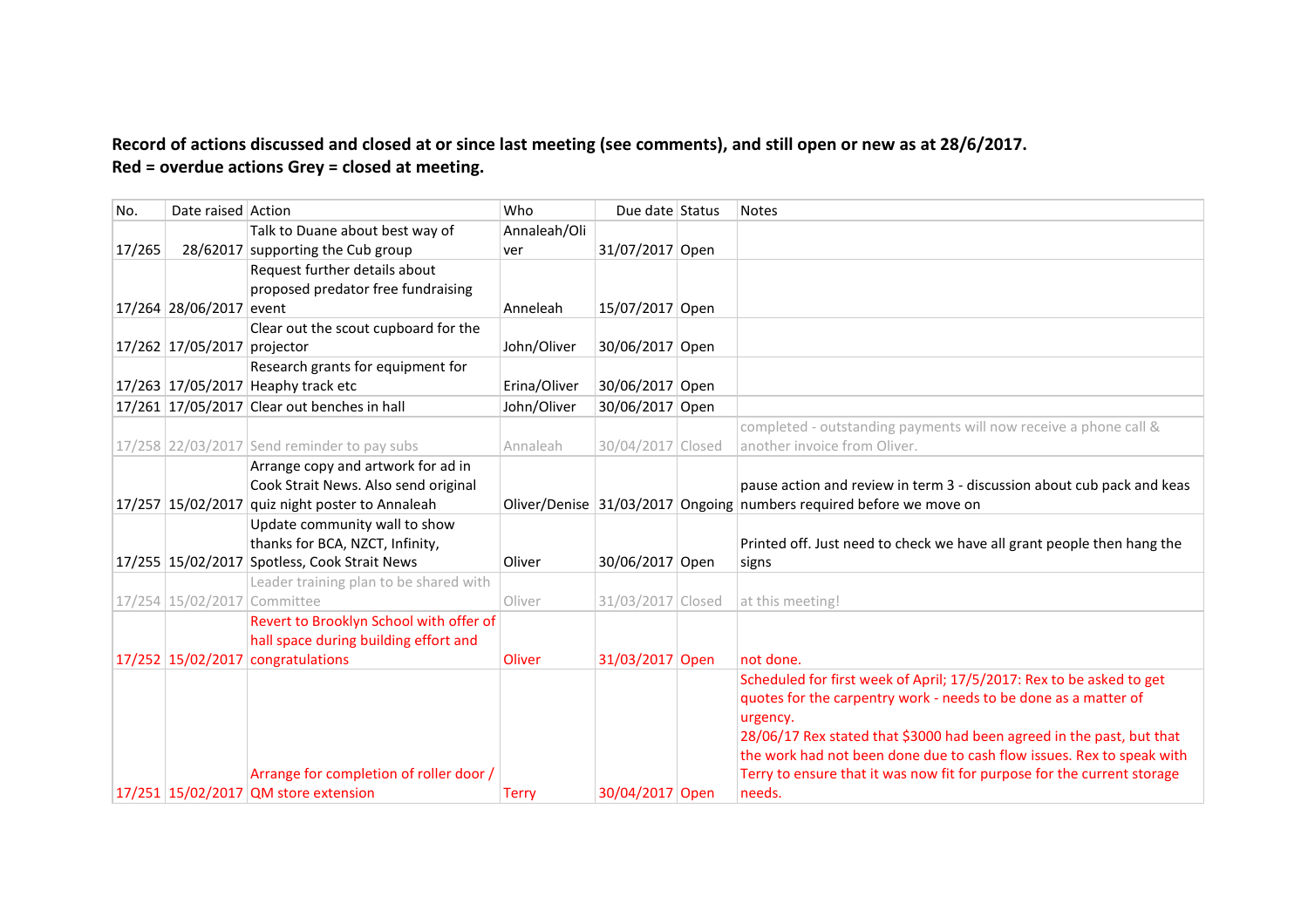|                                | Oliver to flag to Campbell Cowie a risk                                                                                                                                                       |          |                          |      | Completed, with some follow up conversation between Michael, Oliver                                                                                                                                                                                                                                                                                                                                                                                                                                                                                                                                                                                                                                                                                                                                                                                                      |
|--------------------------------|-----------------------------------------------------------------------------------------------------------------------------------------------------------------------------------------------|----------|--------------------------|------|--------------------------------------------------------------------------------------------------------------------------------------------------------------------------------------------------------------------------------------------------------------------------------------------------------------------------------------------------------------------------------------------------------------------------------------------------------------------------------------------------------------------------------------------------------------------------------------------------------------------------------------------------------------------------------------------------------------------------------------------------------------------------------------------------------------------------------------------------------------------------|
|                                | 17/250 15/02/2017 relating to lease negotiations                                                                                                                                              | Oliver   |                          |      | 31/03/2017 Ongoing and National. Mark as 'in progress'.                                                                                                                                                                                                                                                                                                                                                                                                                                                                                                                                                                                                                                                                                                                                                                                                                  |
|                                | Denise and Duane to discuss Scout                                                                                                                                                             | Denise / |                          |      |                                                                                                                                                                                                                                                                                                                                                                                                                                                                                                                                                                                                                                                                                                                                                                                                                                                                          |
|                                | 16/249 19/10/2016 help with Keas and Cubs                                                                                                                                                     | Duane    | 02/11/2016 Closed        |      | at this meeting $(28/06/17)$                                                                                                                                                                                                                                                                                                                                                                                                                                                                                                                                                                                                                                                                                                                                                                                                                                             |
| 16/247 19/10/2016 AGM)         | Arrange next steps for quiz night<br>including formal thank you to Sonya,<br>follow up re new date with the pub<br>and decision about any short-dated<br>auction items (could be auctioned at | Erina    | 15/08/2017 Open          |      | 17/5/2017: discussion as to when it should be held - august (mid) group<br>to decide. Erina to help. Oliver to approach Sonya<br>28/06/17: Anneleah/Rex to follow up with Erina to check if a date has<br>been agreed - if so to start publicising.                                                                                                                                                                                                                                                                                                                                                                                                                                                                                                                                                                                                                      |
|                                | Investigate pricing to add acoustic<br>16/243 10/08/2016 ceiling tiles and insulation to the hall                                                                                             | John     | 30/11/2017<br>28/06/2017 |      | John measured up during the 22/3/17 meeting; John met with a person<br>17/05/2017 and awaiting the different options cost 5-6 k? John to<br>produce a report giving a summary. What is the possible thermal and<br>acoustic benefits. Await for engineers report.<br>28/6/17 John presented a number of samples of different options of<br>acoustic tiles and panels, along with cost estimates and copy of the<br>engineers report from Marshall Day.<br>It was agreed after much discussion, that we should look to reduce the<br>noise in the hall. We would aim for a reverberation time of 0.6 sec (or<br>better). The solution that offered this is a suspended grid with ceiling<br>tiles. This would allow for the lights and heaters to be suspended or<br>mounted on the grid (and no major electrical work required).<br>See report and email trail attached. |
|                                | Get parent names to put on thank you                                                                                                                                                          |          |                          | Open |                                                                                                                                                                                                                                                                                                                                                                                                                                                                                                                                                                                                                                                                                                                                                                                                                                                                          |
|                                | wall and make a sign acknowledging                                                                                                                                                            |          |                          |      |                                                                                                                                                                                                                                                                                                                                                                                                                                                                                                                                                                                                                                                                                                                                                                                                                                                                          |
| 16/239 07/06/2016 contribution |                                                                                                                                                                                               | Oliver   | 31/07/2016 Open          |      | Partly completed.                                                                                                                                                                                                                                                                                                                                                                                                                                                                                                                                                                                                                                                                                                                                                                                                                                                        |
|                                | 15/198 05/08/2015 Fix smoke alarms in basement                                                                                                                                                | Terry    | 30/04/2016 Open          |      | Deadline extended. Rex has followed up with the suppliers a number of<br>times. Terry is also now following up. 11/5 Erina suggested we install<br>battery operated smoke alarms in the meantime. 10/8 Terry advised he<br>has a new quote underway and this should be resolved soon. 19/10. Rex<br>will install a battery operated alarm until this is fixed. 22/3/17 Still<br>chasing original vendor. Battery operated alarm not installed<br>yet.17/05/2017: Oliver to buy batteries to install battery operated smoke<br>alarms while awaiting a permanent solution.<br>28/06/17 - still not done Rex and/or David.                                                                                                                                                                                                                                                 |